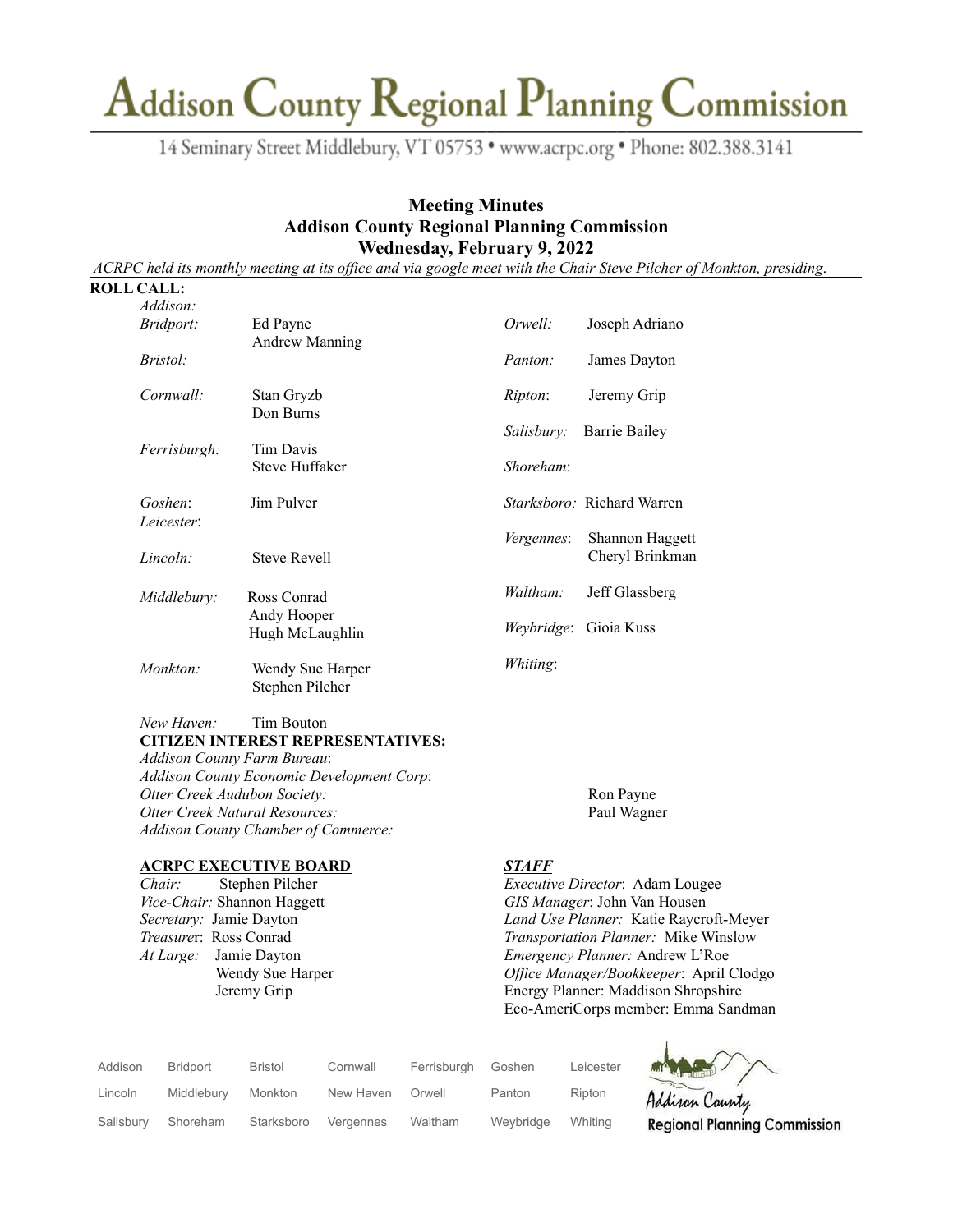**7:00 p.m. Business Meeting:** Stephen Pilcher welcomed the Commissioners and moved the commission directly to the business meeting at 7:02.

- **I. Approval of the January 10, 2022 minutes: Stan Grzyb moved approval of the minutes. Hugh McLaughlin seconded the motion. The minutes passed unanimously by voice vote/show of hands with Jeremy Grip, Steve Revell and Jim Pulver abstaining.**
- **II. Executive Board Minutes**: The Executive Board minutes are included in the package for informational purposes. Steve inquired whether any one had questions, no one responded so he moved to the Treasurer's Report.
- **III. Treasurer's Report:** Adam gave a Treasurer's Report for the end of December 2021. Adam noted that cash flow is the best ACRPC has ever had, that cash on hand is significantly more than we are used to seeing, and receivables remain high. Jeffrey Glassberg asked about how ACRPC distinguished prepaid amounts from that actually earned. Adam noted that the 8th column on the spreadsheet tracked prepaid items and by subtracting it from the total Revenue column Commissioners could see actual earned revenue. Adam noted that earned revenue lags expenses slightly by about \$10,000 and that he would work with staff to make that up over the remainder of the year. **Jeremy Grip moved to accept the Treasurer's Report as presented. Steve Revell seconded the motion, which passed unanimously by voice vote/show of hands.**

### **IV. Committee Reports:**

Act 250/Section 248 Committee, Economic Development, Housing, Local Government and Natural Resources Committees: No meeting.

Adam noted that we hope to complete the work of the Housing committee with our vote later in the meeting.

Adam also noted that he had spoken with the Executive Committee at its last meeting about asking the Economic Development Committee to also serve as our brownfields review committee, since the work is interrelated. The Executive Committee approved that additional assignment since the committee's workload has been relatively light recently.

Act 250: Steve Revell noted the Committee had reviewed one project, the Shade Roller Mill Housing units in Vergennes. He noted that since this was a redevelopment project ACRPC had supported in the past with its Brownfield's program and constituted growth in a downtown that both ACRPC and the City of Vergennes supported, the committee choose not to intervene in the application.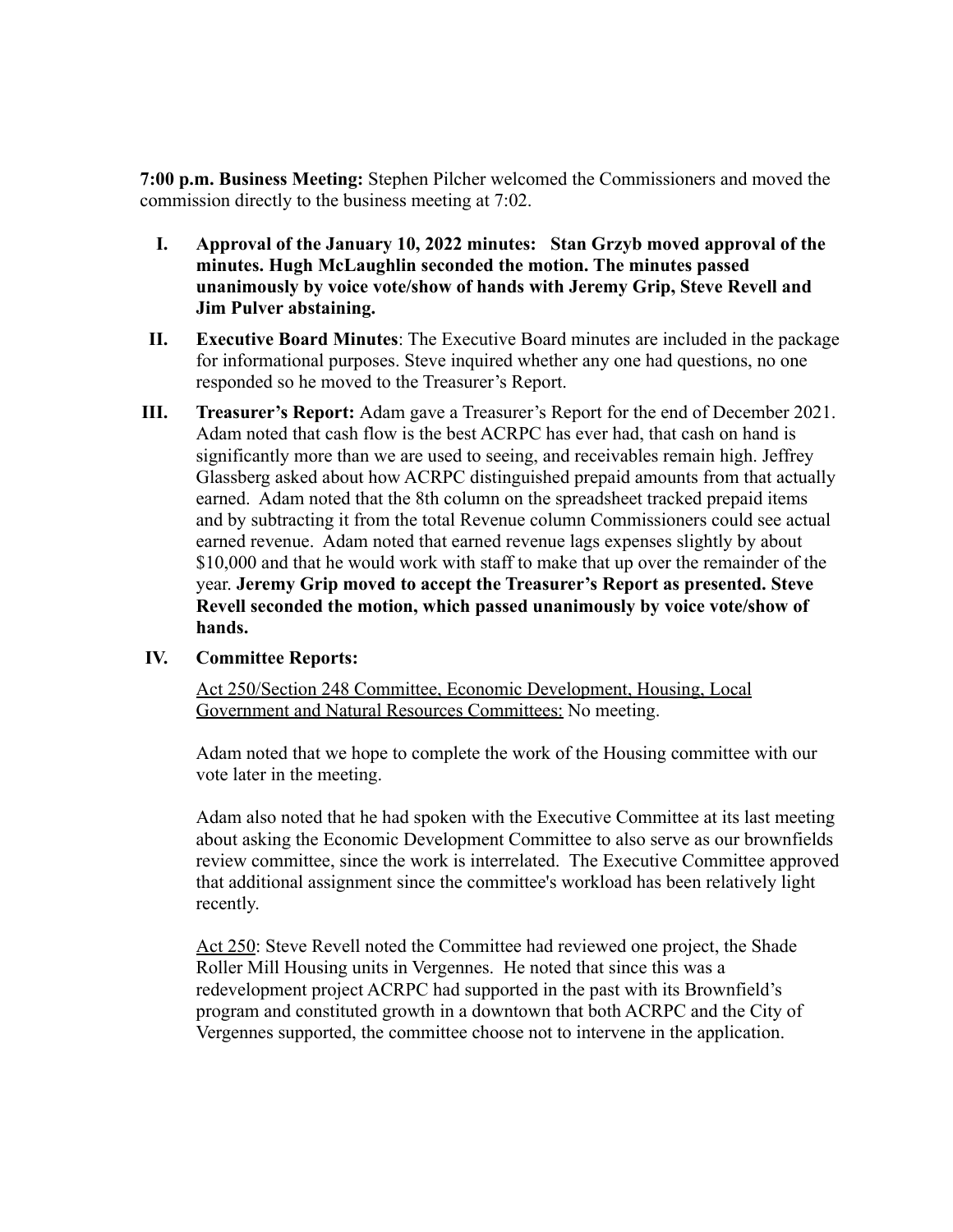14 Seminary Street Middlebury, VT 05753 · www.acrpc.org · Phone: 802.388.3141

Transportation Advisory Committee: Shannon Haggett noted the committee had met and that it had reviewed work ACRPC had conducted with VTrans to identify infrastructure at risk for repeat flooding losses, and received updates on Transportation Mutual AId agreements, the Vergennes PEL study and the move of the New Haven Train Station.

Energy Committee: Jeremy Grip reported that **the Committee had changed its meeting night to the First Tuesday of the month at 7:00 p.m.** He noted the committee reviewed and supported a proposal to VTrans that Maddi had created to improve funding for rural bike/ped infrastructure. He also reported that the Committee chose to focus its energy work on implementing weatherization improvements and that it reviewed Energy Scorecards for the Region and for its communities that Maddi had created based upon how well each was doing to meet the goals of their Energy plans.

**V. Joint Partner's Report**/**Delegate Staff Recognition:** Adam recognized David Raphael and Willem Jewett for their work on planning in the region. He directed Commissioners to the memorial articles for each contained in the newsletter.

## **VI. Old Business:**

Maple Broadband Addison County CUD Update: Steve Huffaker, the Chair of Maple Broadband, the Addison County CUD, gave a brief summary of Maple Broadband activities. He noted that Maple Broadband continues really good work to build out broadband services in the region. It has completed its high level design for its network and its Engineering Firm, Vantage Point Solutions, is out field checking the network plans's assumptions. He also noted that Maple Broadband continues to work hard to secure materials so it can begin construction of its network in 2022. It has put out a purchase order for cable and issued an RFP to hire a marketing consultant to help it with its pre-subscription campaign. He noted it also has RFP's out for electronic components and cabinets. Steve noted that labor continues to be a concern, but that Maple Broadband is doing everything within its ability to get to construction in 2022. Lastly, Steve thanked the 8 towns that had contributed ARPA funding to help Maple Broadband with its pre-purchase of equipment and cash flow during its startup.

ARPA Funding, ACRPC activities: The RPCs and VLCT continue to be available to help towns with intertown coordination and advice regarding the Treasury rules. Adam noted that on January 6th, the US Treasury issued the [Final](https://track.robly.com/e12d8b8a-697c-451f-a2db-3c4ccb8075e03d3b2c015c15ab89b575b4d20b6e9bd1) Rule for State and Local Fiscal [Recovery](https://track.robly.com/e12d8b8a-697c-451f-a2db-3c4ccb8075e03d3b2c015c15ab89b575b4d20b6e9bd1) Funds, along with an accessible and helpful overview [document.](https://track.robly.com/e12d8b8a-697c-451f-a2db-3c4ccb8075e0c4793325b790a9d0e945b2bea172aabb) The finalized regulations give Towns much more spending flexibility under the "Lost Revenue" category. All recipients in our region can now classify any portion or the entirety of their awards as Lost Revenue, without having to do any of the calculations

| Addison   | <b>Bridport</b> | <b>Bristol</b> | Cornwall  | Ferrisburgh | Goshen    | Leicester | an M   |
|-----------|-----------------|----------------|-----------|-------------|-----------|-----------|--------|
| Lincoln   | Middlebury      | Monkton        | New Haven | Orwell      | Panton    | Ripton    | Addin  |
| Salisbury | Shoreham        | Starksboro     | Vergennes | Waltham     | Weybridge | Whiting   | Regior |



 $\mathbf{I}$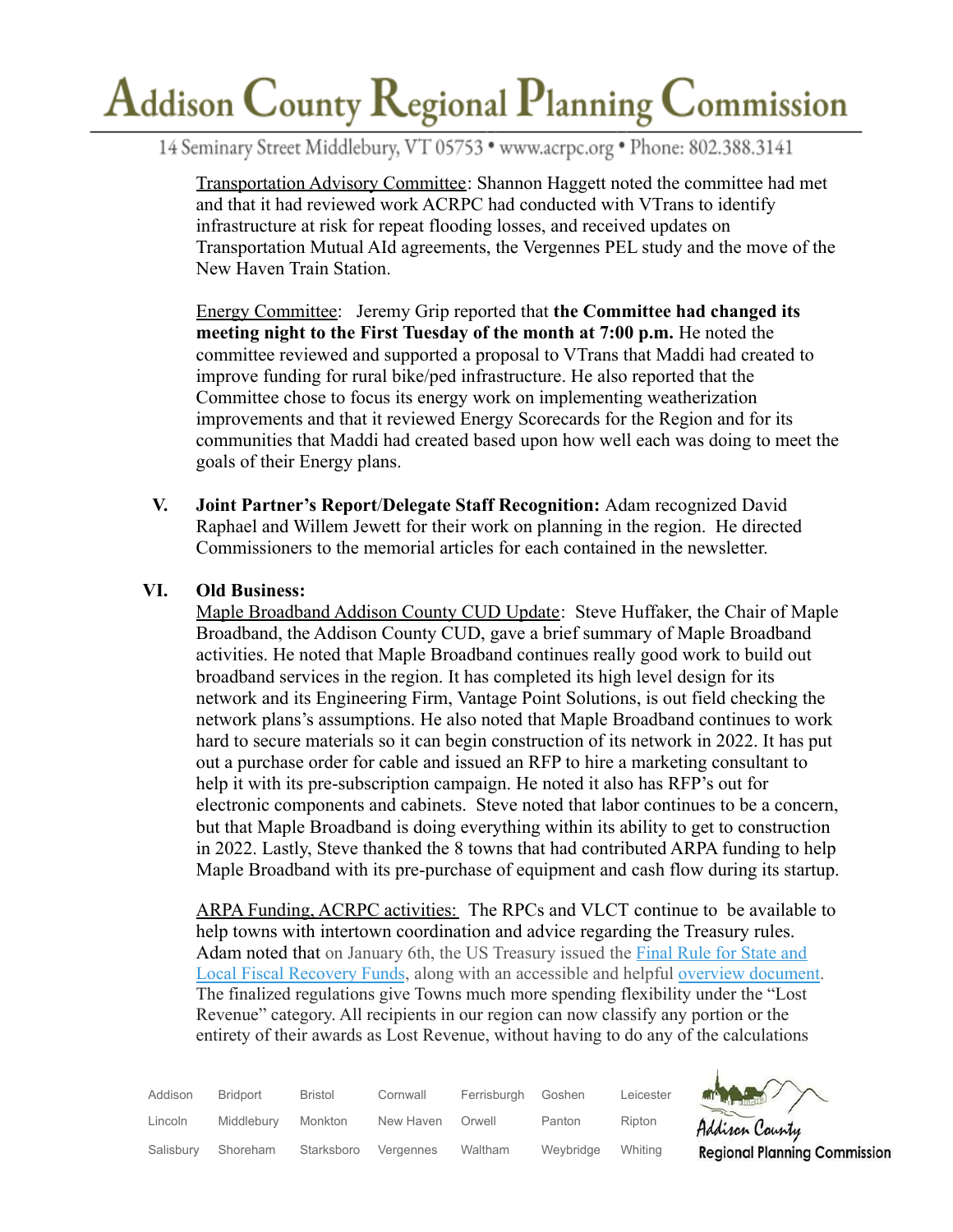14 Seminary Street Middlebury, VT 05753 · www.acrpc.org · Phone: 802.388.3141

formerly required under the interim draft rule. Funds that are categorized as "lost revenue" can be spent on "government services", which includes any service traditionally provided by a government. **There are still a number of restrictions and accounting implications to consider, and VLCT is encouraging all recipients to hold off on ARPA spending until further guidance has been developed**, but the final rules substantially opened up opportunities for municipalities to spend their funding. ACRPC will focus on helping towns support well conceived projects that will fuel the local economy in the years to come. ACRPC is working with 4 towns to use APRA funding to supplement other money to rebuild town buildings: Addison, Monkton, Salisbury and Whiting.

Clean Water Service Provider ("CWSP"): Adam noted that we had received a contract to create the Clean Water Service Provider infrastructure in November. Mike has been working to form the Basin Water Quality Council (BWQC) and all members have been appointed to that council. ACRPC has also completed work setting up a website for the Clean Water Service Provider and would continue to work on organizational documents so the infrastructure supporting the Clean Water Service Provider System will be up and functioning prior to its recept of funding following July 1, 2022 in the next fiscal year.

Other: None.

### **VIII. New Business:**

Report of the Housing Committee and vote to approve the Population and Housing Section of the Addison County Regional Plan. Tim Davis gave the report of the Housing Committee. He noted that it had completed its work, that ACRPC had held two public hearings on the plan, that the hearings had resulted in small changes that the committee had responded to and **on behalf of the committee he moved that the Addison County Regional Planning Commission vote to amend the Addison County Regional Plan to replace the previous Population and Housing Section of the Plan with the Population and Housing Section provided by the Housing Committee. Steve Revell seconded the motion, which passed unanimously by a voice vote/show of hands.**

Call for members interested in serving on the Nominating Committee: Stephen reminded the Commission that we will vote for a new slate of officers at our annual meeting in May. At its next meeting the Executive Board will propose a slate of members for the Nominating Committee. It will ask the Commission to vote on the Nominating Committee at the Commission's March meeting. Between March and April, the Nominating Committee will work to find a slate of officers to propose for

| Addison   | <b>Bridport</b> | <b>Bristol</b> | Cornwall  | Ferrisburgh | Goshen    | Leicester | <b>ATT DESCRIPTION</b> |
|-----------|-----------------|----------------|-----------|-------------|-----------|-----------|------------------------|
| Lincoln   | Middlebury      | Monkton        | New Haven | Orwell      | Panton    | Ripton    | Addison                |
| Salisbury | Shoreham        | Starksboro     | Vergennes | Waltham     | Weybridge | Whitina   | Regional               |



 $\mathbf{I}$